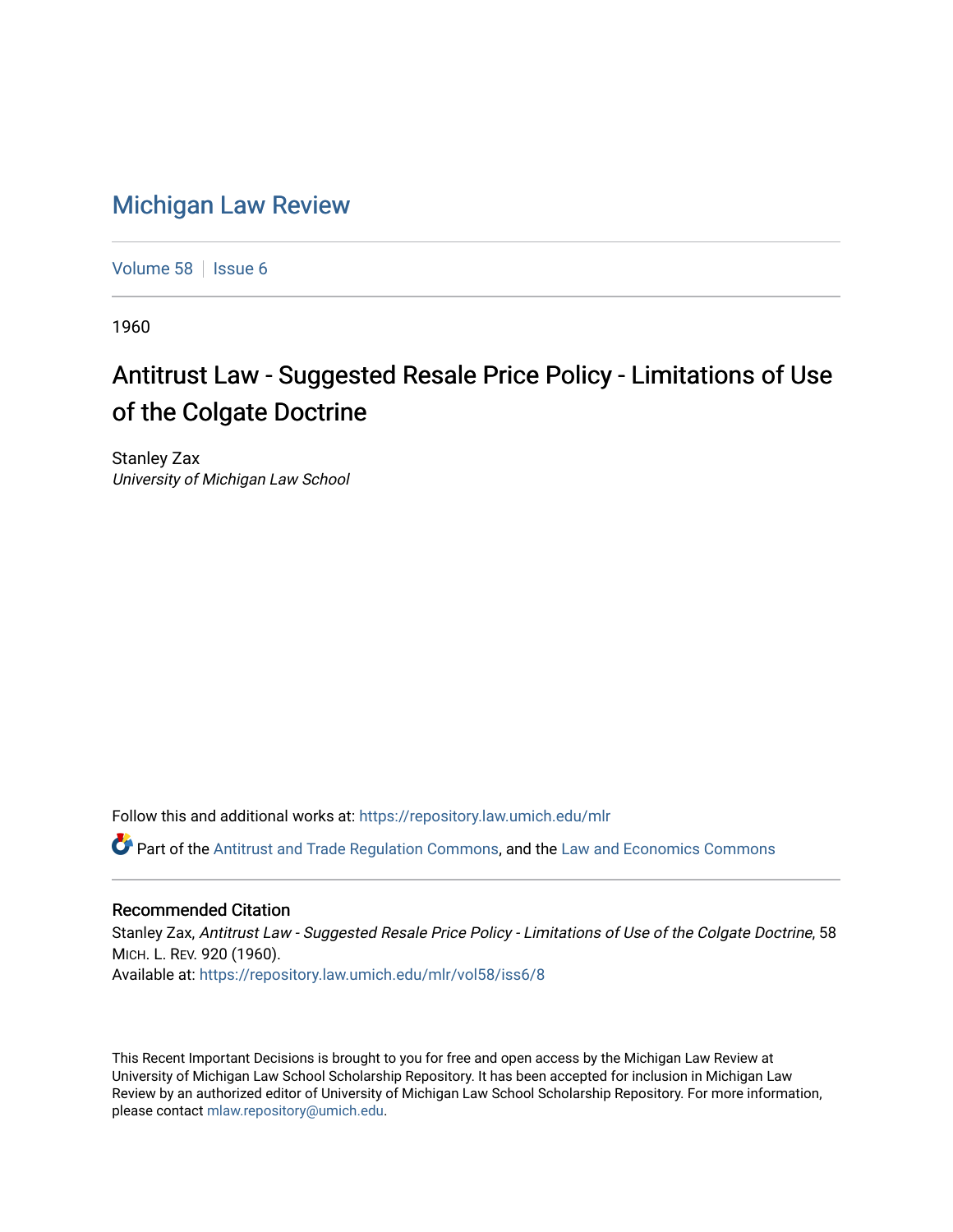## RECENT DECISIONS

ANTITRUST LAW-SUGGESTED RESALE PRICE POLICY-LIMITATIONS OF USE OF THE COLGATE DOCTRINE-The United States Government brought a civil action charging that Parke, Davis & Co., a large pharmaceutical manufacturer, violated sections 1 and 3 of the Sherman Act<sup>1</sup> by combining and conspiring with wholesalers and/or retailers to maintain the resale price of its products. Parke Davis, in marketing its products through both wholesale and retail channels of distribution, announced in its catalogues a suggested policy of resale prices at the wholesale and retail levels. In an effort to promote adherence to this policy, Parke Davis representatives visited wholesalers and retailers separately in non-fair trade areas.2 The wholesalers were informed that Parke Davis would refuse them further sales if they, in turn, resold to retailers who cut prices or if they themselves cut prices. Emphasizing the same policy to retailers the representatives indicated that other Parke Davis retailers had been contacted. Despite these visits, some retailers continued to advertise and sell Parke Davis products below the suggested prices. As a result Parke Davis and the wholesalers refused to sell to these retailers. But advertising below the suggested prices continued. Additional visits were made to retailers in an attempt to control their pricing activities. These further visits having failed, Parke Davis abandoned all methods of promoting adherence to its policy. The district court dismissed the complaint after the government submitted its evidence.3 **On**  appeal, *held*, reversed and remanded, one justice concurring,<sup>4</sup> three justices dissenting:5 Parke Davis' suggested resale price policy created a combination or conspiracy in two different ways: first, through discussions with retailers to promote adherence to its announced policy, and second, by announcing a policy which involved the use of wholesalers to aid Parke Davis in the implementation of its policy applicable to retailers. *United States v. Parke, Davis & Co.,* 362 U.S. 29 (1960).<sup>6</sup>

Since the inception of federal antitrust laws there has been a need for accommodating the government's interest in prohibiting commercial price

1 26 Stat. 209 (1890), as amended by 50 Stat. 693 (1937) (commonly referred to as the Miller-Tydings Amendment), 15 U.S.C. (1958) §§1, 3 and 4.

<sup>2</sup>The 1937 Miller-Tydings Amendment to §1 of the Sherman Act, note I supra, validated specified types of minimum resale price maintenance agreements, provided that the commodities affected are resold in a state where the transaction is legal. However, this statute is inapplicable here because there was no Fair Trade Law in the District of Columbia or the State of Virginia when the violation was alleged to have occurred.

<sup>3</sup>United States v. Parke, Davis & Co., (D.C. D.C. 1958) 164 F. Supp. 827. See notes, 45 VA. L. REV. 119 (1959) and 27 GEO. WASH. L. REV. 260 (1958).

<sup>4</sup>Justice Stewart concurred in the judgment and found "no occasion to question, even by innuendo, the continuing validity of the *Colgate* decision." Principal case at 49.

<sup>5</sup>Justices Harlan, Frankfurter and Whittaker dissented, indicating that they thought the effect of the Court's decision was to "send to its demise" the long standing precedent of the Colgate doctrine. Principal case at 49.

<sup>6</sup>Parke Davis' officers were acquitted in a separate criminal proceeding, because the government failed to prove a conspiracy. United States v. Parke, Davis & Co., (D.C. D.C. 1958) 1958 CCH Trade Cas.  $169,079$ .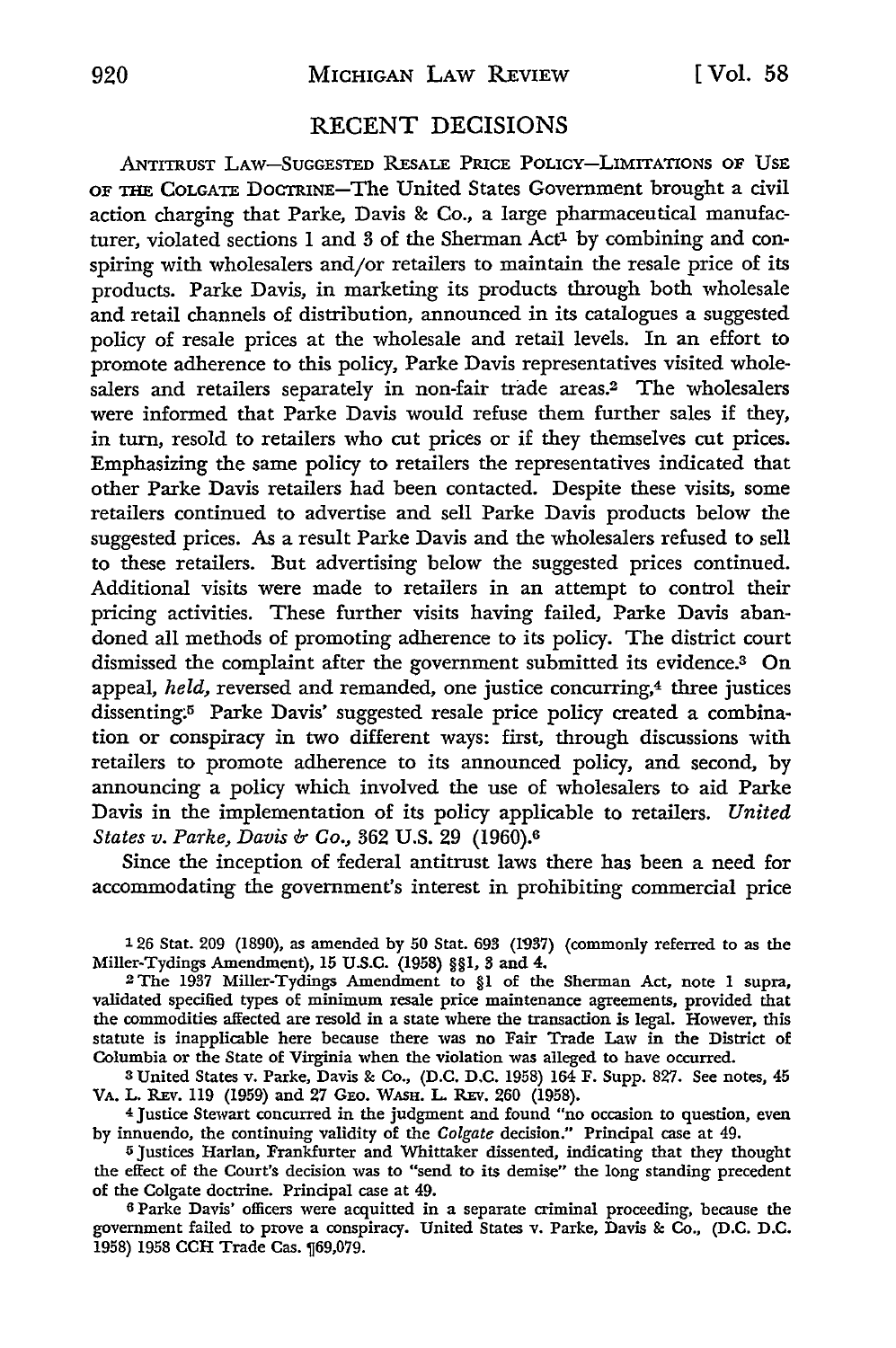fixing7 to the entrepreneur's right to select the customers with which it will deal.8 The broad doctrine that a seller may unilaterally institute and administer a suggested price policy by dealing only with those customers who elect not to cut the seller's suggested prices was established in the landmark decision of *United States v. Colgate &* Co.9 The *Colgate* doctrine as legally permissible economic behavior of a seller has been constantly reiterated; but the methods employed to effectuate a suggested resale price program through refusals to deal have been an area of major dispute since *Colgate*  was handed down in 1919.<sup>10</sup> Even prior to *Colgate* it was settled that agreements, combinations or conspiracies to maintain prices were in violation of section I of the Sherman Act.11 Subsequent to *Colgate,* the Supreme Court began scrutinizing the methods by which a seller effectuated its program of selecting customers, when intimately tied to suggested resale price maintenance, with an eye to the prohibitions found in section 1 of the Sherman Act. As early as  $1922$  the Court ruled, in FTC  $v$ . *Beech-Nut,1*2 that it was unlawful for a manufacturer to secure the "cooperation" of any parties outside of its own enterprise for the purpose of obtaining information that would enable it effectively to carry out its policies of refusing to deal with customers who cut its suggested resale prices. The *Beech-Nut* doctrine, in effect, has acted as a counter-balance that has been used to preserve the policy of the Sherman Act against tacit agreements or conspiracies to fix prices by the selection of customers route. Although it has severely restricted the means by which one can effectively use the *Colgate* doctrine, *Beech-Nut* was not intended to limit the underlying theory that one may unilaterally refuse to deal with anyone else, even if the economic result is the maintenance of prices. The principal

7 See, e.g., United States v. Trenton Potteries Co., 273 U.S. 392 (1927); United States v. Bausch & Lomb Optical Co., 321 U.S. 707 (1944); United States v. Socony-Vacuum Oil Co., 310 U.S. 150 (1940).

s See, e.g., United States v. Colgate &: Co., 250 U.S. 300 (1919); Great Atlantic & Pacific Tea Co. v. Cream of Wheat, (2d Cir. 1915) 227 F. 46.

<sup>9</sup>250 U.S. 300 (1919). See, generally, on individual refusals to deal, comments, 56 MICH. L. Rev. 426 (1958); 36 Tex. L. Rev. 799 (1958); Barber, "Refusals To Deal Under the Federal Antitrust Laws," 103 UNIV. PA. L. REv. 847 (1955); comment, 58 YALE L.J. 1121 (1949).

10 See, e.g., Shakespeare Co. v. FTC, (6th Cir. 1931) 50 F. (2d) 758 (unlawful actively to solicit assurance from the dealer that price cutting will be discontinued as a condition to filling future orders); J. W. Kobi Co. v. FTC, (2d Cir. 1927) 23 F. (2d) 41 (unlawful to inform dealers that reported price cutters have been refused sales); Hills Bros. v. FTC, (9th Cir. 1926) 9 F. (2d) 481 (unlawful to visit price cutting retailers who have been reported in an effort to obtain a promise to restore the suggested resale price); Q.R.S. Music Co. v. FTC, (7th Cir. 1926) 12 F. (2d) 730 (unlawful to request dealers to report price-cutting competitors and act on reports so obtained).

llDr. Miles Medical Co. v. Park & Sons Co., 220 U.S. 373 (1911) (agreements between manufacturer and its wholesale and retail dealers). Cf. Kiefer-Stewart Co. v. Seagram & Sons, 340 U.S. 211 (1951) (horizontal agreement between manufacturers).

12 257 U.S. 441 (1922). The finding of "co-operative methods" was based on the practice of reporting the names of price cutters by retailers, the soliciting of this information by the manufacturer's salesmen, the use of code numbers to aid in detecting price cutters, and the recording of price cutters on "do-not-sell" lists discussed in Dunn, "Resale Price Maintenance," 32 YALE L.J. 676 at 696 (1923).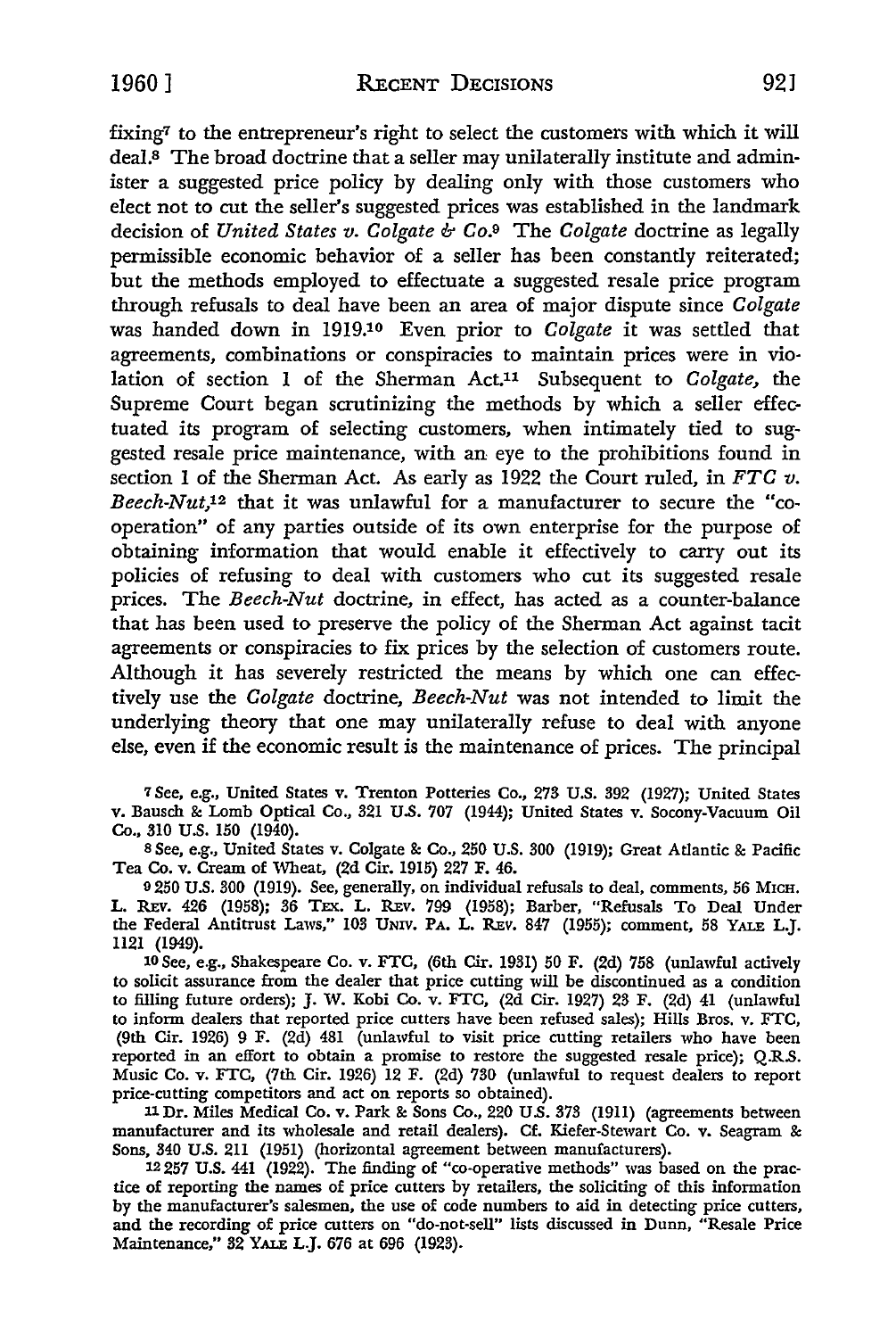case assumes a role of major importance in defining the limitations governing the effective use of the *Colgate* doctrine, distinguishing practices within the prohibited and gray areas<sup>13</sup> delineated in *Colgate* and *Beech*-*Nut.*<sup>14</sup> First, the factual evidence of the repeated discussions between Parke Davis representatives and dealers, in an effort to secure adherence to the pricing program, disclosed practices within the prohibitions of the *Beech-Nut* case, despite the contrary holding of the trial court.<sup>15</sup> Second, and of paramount importance, is the Court's proscription of Parke Davis' purported extension of its refusal to deal with wholesalers who in tum sold Parke Davis products to price-cutting retailers. Such conduct involves use by the seller of cooperation of his wholesalers as leverage in effectuating the suggested resale price policy on the retail level and the Court was correct in concluding that this supplied the element of combination beyond the permissible limits of *Colgate.* The Court expressly recognized that a seller may announce a suggested resale price policy at both the wholesale and retail levels and refuse to deal with either wholesalers or retailers who do not choose to observe the policy, provided the policy on one of these levels is not used as an instrumentality for achieving the policy on the other level. In the Court's words, Parke Davis' entire policy was tainted with the "vice of illegality" when it used its policy "as the vehicle to gain the wholesalers' participation in the program to effectuate the retailers' adherence to the suggested retail prices."<sup>16</sup> This hardly throws "the Colgate doctrine into discard," as the dissenting opinion states.17 It merely serves notice that a seller who uses *Colgate* on both the wholesale and retail levels must exercise extreme caution in administering this policy separately on each of those levels in order to avoid the illegal element of the *Beech-Nut* type of factual situation.

While *Colgate* requires a seller to tread only the narrow path marked out by that doctrine, there is still much vitality left in it. The dissent's vigorous denunciation of the majority holding and rationale may well serve to alarm and deter business firms from embarking upon or continuing a suggested resale price policy to a greater extent than is justified by the majority holding itself. Certainly the Court has left the door open to effective use of *Colgate* if a seller carefully plans his program in good faith within the

13 Since the boundary line between Colgate and Beech-Nut is rather tenuous, it has been suggested that Colgate be overruled. See, particularly, comments by Judge Jerome Frank in Adams-Mitchell Co. v. Cambridge Distributing Co., (2d Cir. 1950) 189 F. (2d) 913 at 924.

14 It should be noted that this case does not present a proper factual situation to question the validity of the Colgate theory, because there was no well designed effort made by Parke Davis to act unilaterally.

15 The majority of the Court did not rule that the findings of fact of the trial court were clearly erroneous. Instead, they found that the trial court had applied an improper legal standard in searching the record for evidence of a Sherman Act violation, and therefore the record reveals error as a matter of law. However, it should be recognized that this is not readily apparent from the trial court's findings, but rather appears to be a means used by the Court to achieve a broad scope of review so as to reach a desired result.

> $\ddot{\phantom{0}}$  $\sim 10$

16 Principal case at 46.

17 Id. at 57.